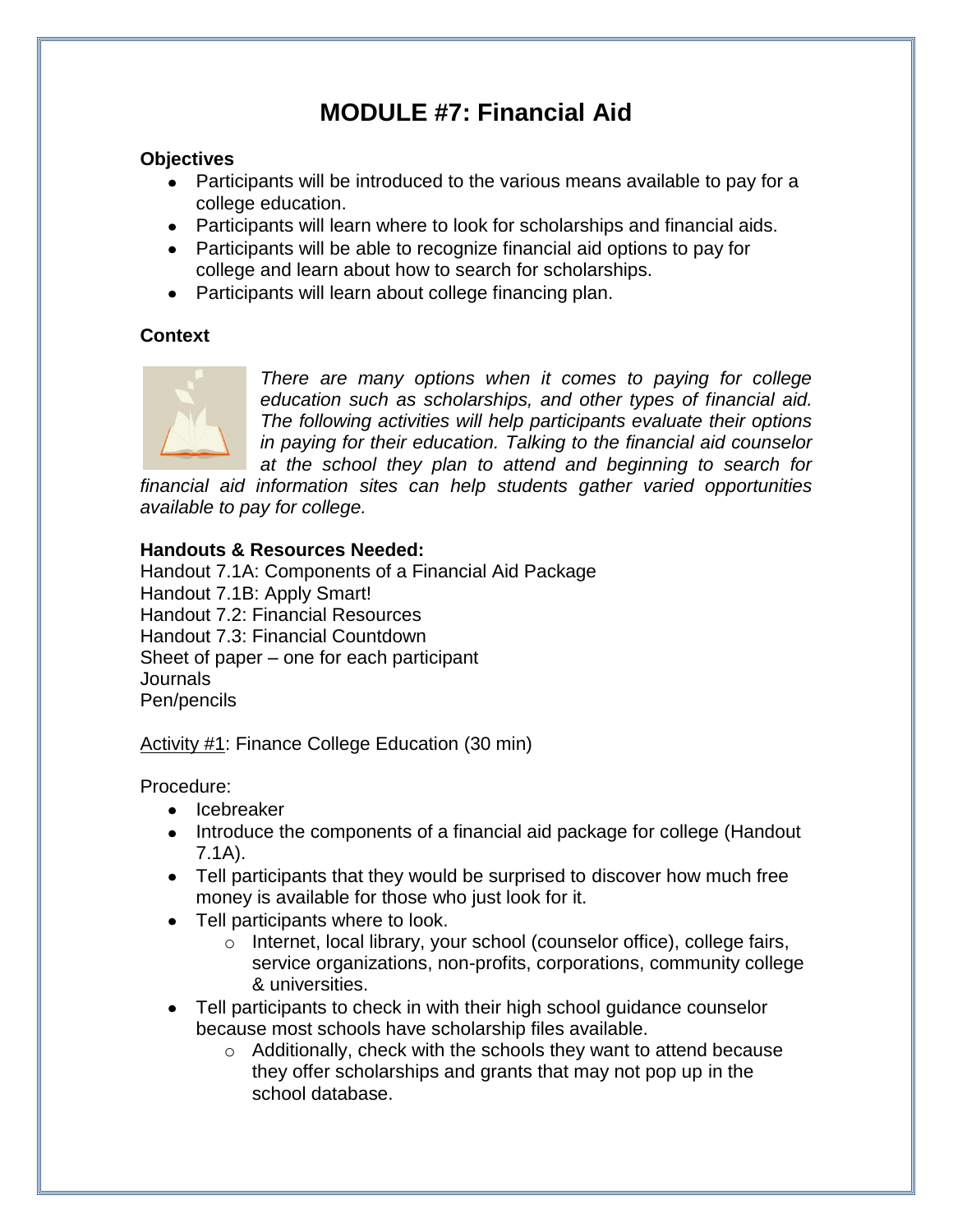- Tell participants to look through Apply Smart! (Handout 7.1). Applying for as many scholarships as possible is a good idea.
- Debriefing

Activity #2: Searching for College Education Financing (55 min)

Procedure:

- Icebreaker
- Scholarship search enables students and parents to look through databases of college scholarships and grants available for students. Therefore, students should search for college scholarships and grants that are relevant to their skills, experience, and background.
- Introduce the following:
	- o There are several large online scholarship databases that match their personal profile to potential scholarships.
	- o These databases are huge, listing millions of awards; most provide this service for free.
- Present some organizations that provide financial support for Latinos going to college and educate students and families about the resources available for Latino students.
	- o Hispanic Association of Colleges & Universities [http://www.hacu.net](http://www.hacu.net/)
	- o Hispanic College Fund [http://www.hispanicfund.org](http://www.hispanicfund.org/)
	- o Hispanic Scholarship Fund [http://www.hsf.net](http://www.hsf.net/)
	- o Maldef [http://www.maldef.org](http://www.maldef.org/)
- Tell participants to look through these websites to learn more about the financial support offered by these organizations.
- Pass out Financial Resources (Handout 7.2) to participants, which offer them more information about financing their education.
- Debriefing

#### Activity#3: Financial Aid Countdown (55 min)

Procedure:

- Icebreaker
- There are several available resources for a student to learn more about in getting ready for college. These learning resources are available for participants to learn more about academic success including: succeeding in school, planning and preparing for college, and financing college education.
- Obtaining the money that a student needs to pay for undergraduate school involves planning and starting early to apply for financial aid. Therefore, the most important thing is to make college-financing plans in order to get the money that will be needed to pay for college education.
- Ask participants to make a list of colleges they want to apply to.
- Once the participants create their list, have participants look into:
	- o Admission and aid application deadlines.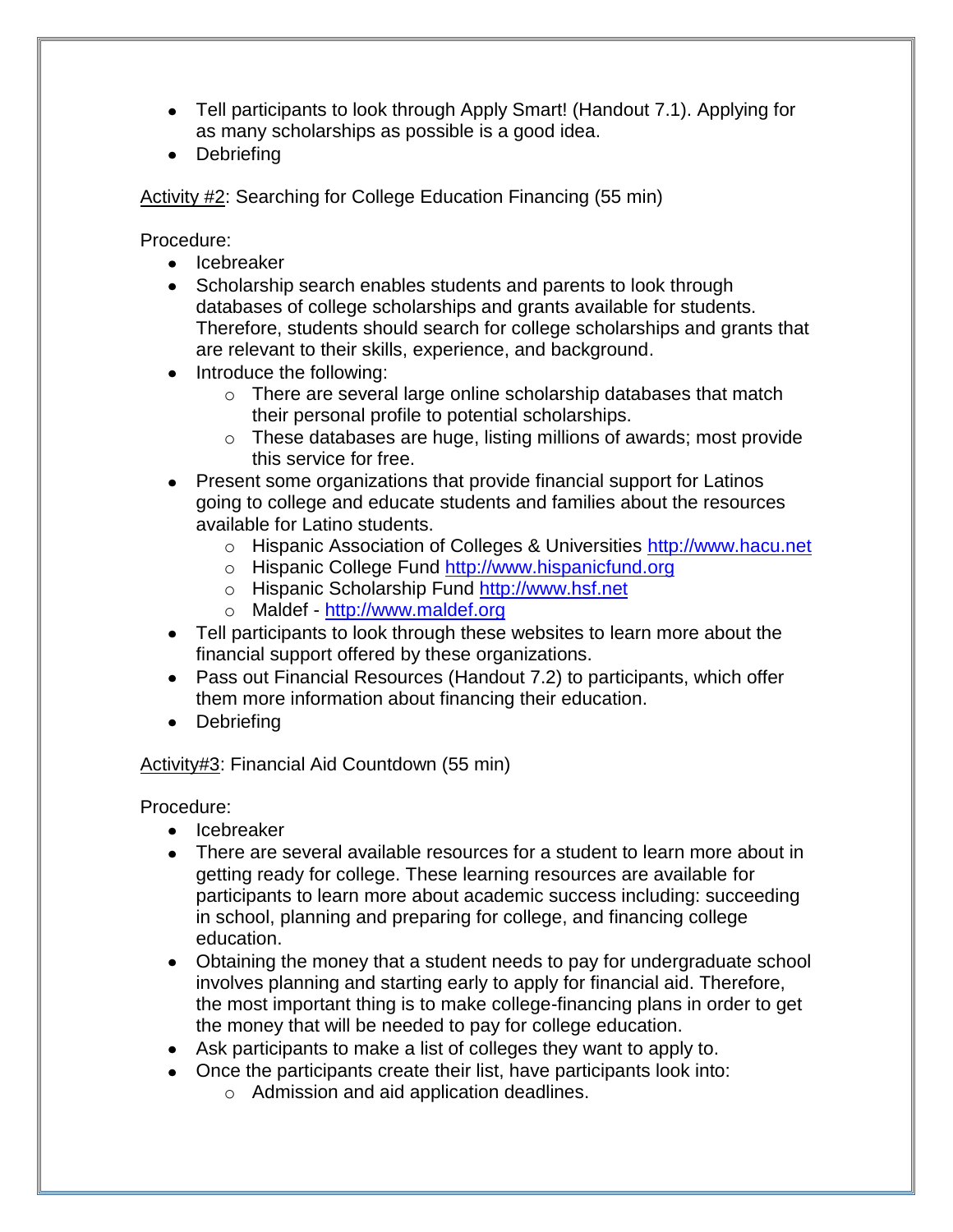- o Tuition costs for in-state or out-of-state students, fees, and room and board.
- o State, federal, and school aid programs based on need and merit.
- o Any unique deals, such as first-generation and community-service awards.
- Then facilitator will pass out the Financial Countdown (Handout 7.3) to participants.
- Have participants look through the handout to guide them from their junior to senior year to ensure they will get the money that they need.
- Debriefing

Activity #4: Evaluation (20 min)

Students should be asked to complete the evaluation for this unit.

Handouts: *7.4A: Evaluation Form-Student 7.4B: Evaluation Form-Facilitator*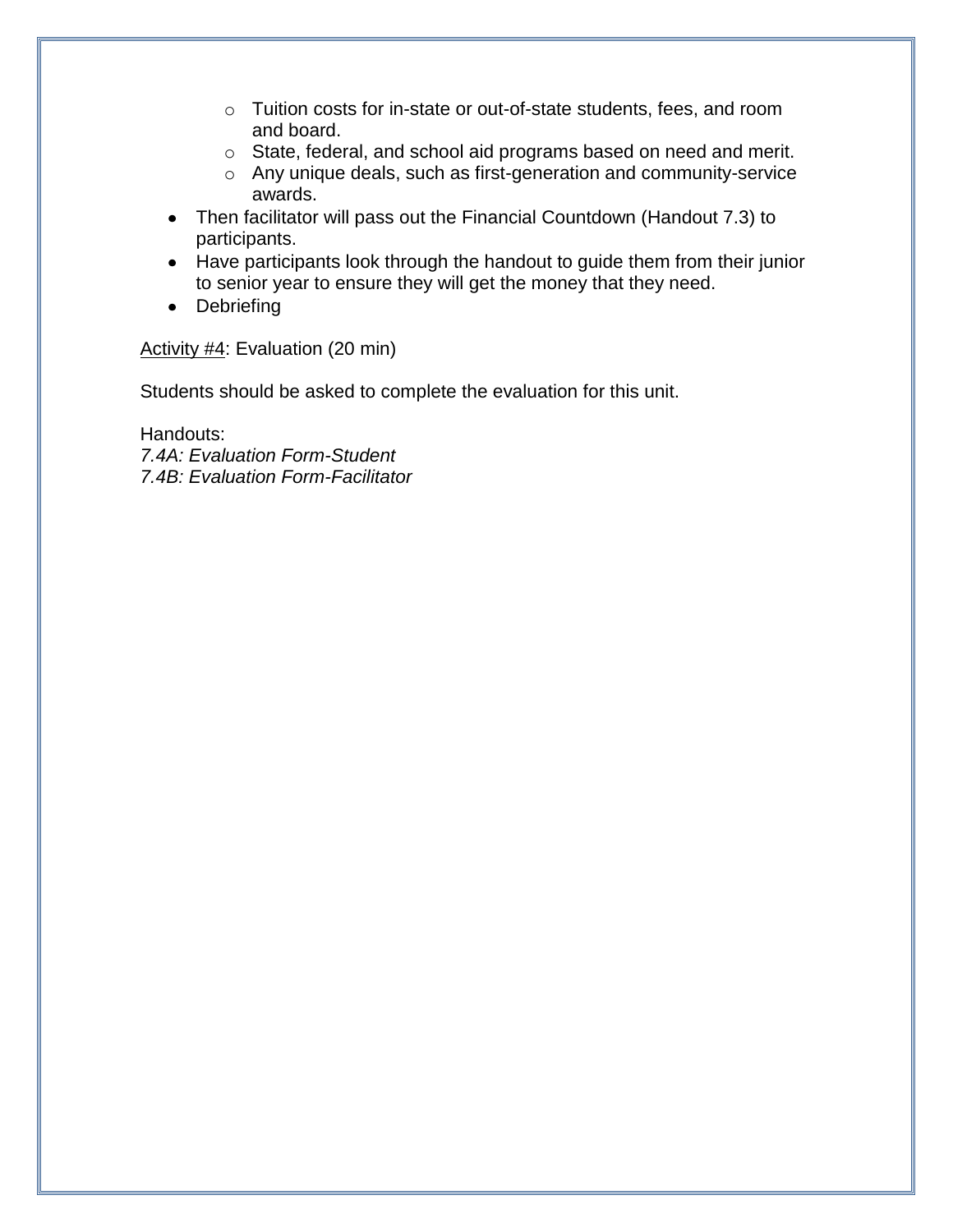Handout 7.1A

### **Components of a Financial Aid Package**

#### **Grants:**

- Grants are a way to finance college education. Grants are essentially free money, which do not need to be paid back. Types of Grants:
	- o Federal Pell Grants are given to students based upon financial need.
	- o Federal Supplemental Education Opportunity Grants are awarded to students based upon financial need.
	- o Others
- In order to apply for these grants, students must demonstrate financial need by filing the Free Application for Federal Student Aid.

#### **Scholarships:**

- They are often based upon academic achievement, special talents, or financial need. Scholarships are not required to repay. There are many types of scholarships such as:
	- o Leadership scholarships (which include participation on some activities such as sports and clubs)
	- o Merit scholarships
	- o Need-based scholarships
	- o Other types of scholarships that require students to write an essay on a specific topic

#### **Work Study:**

 Money the government gives a student to work part-time on campus or with approved off-campus employers to pay for college expenses. Students must file the FAFSA to determine if they qualify for a Work Study Award.

#### **Loans:**

- Money that the students borrow from a bank or from the federal government. Therefore, students must be paid back.
- **There are student loans available under federal government such as:** 
	- $\circ$  Federal Stafford loans: low interest rates, repayment after 6 months of graduating from college.
	- o Federal Perkins loans: low interest, help students with financial need to pay the costs of college education.
- Students must submit the FAFSA to be eligible for a Stafford and Perkins loan.
- **For more information about loan programs go to** <http://www.ed.gov/students/landing.jhtml>

#### **Family Contribution:**

 The family is able to pay for the student's college education through savings, parents' income, or personal loans (home equity loans).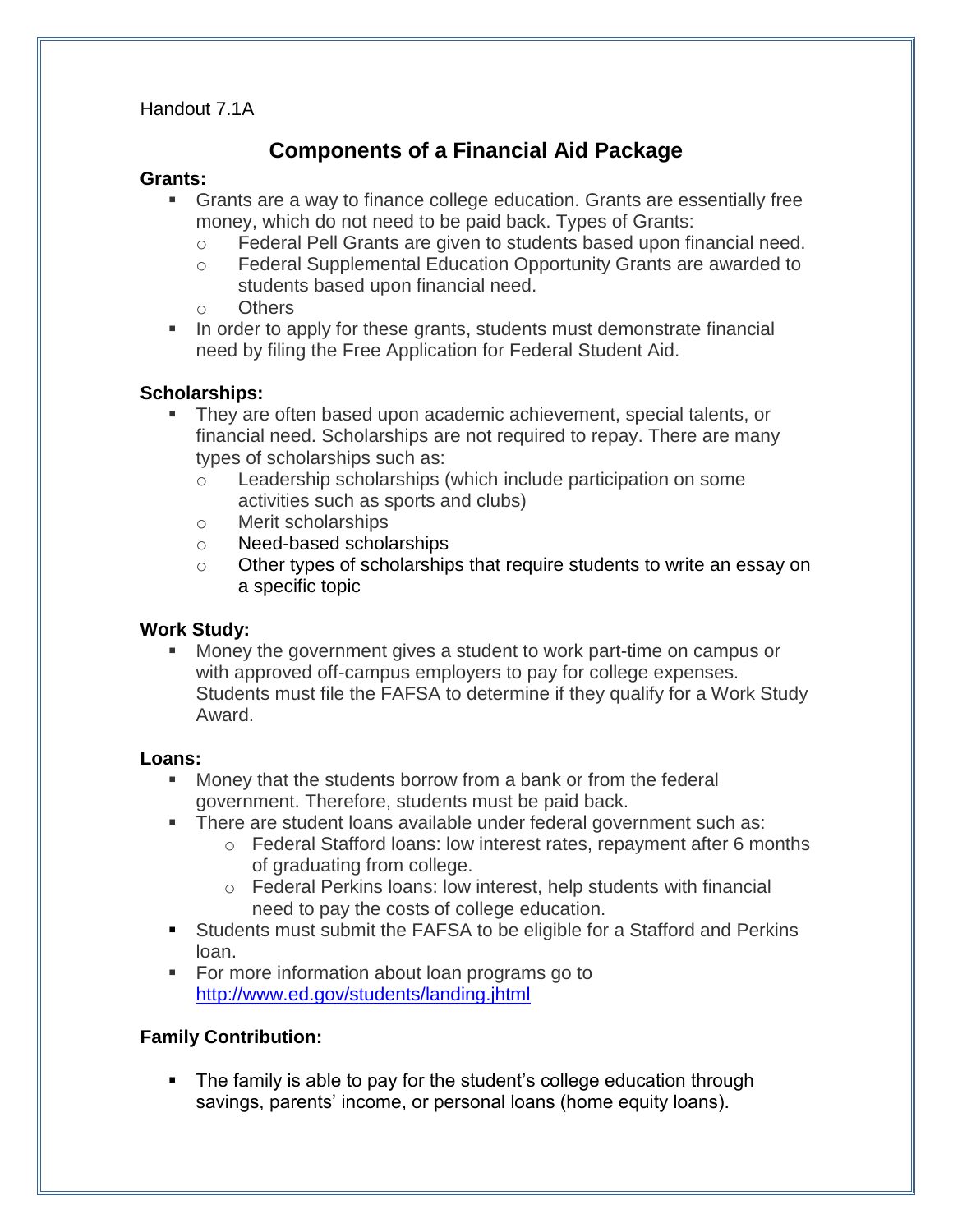## Handout 7.1B

# **Apply Smart!**

- Order applications well before their deadlines and apply for as many as possible, even if an award amount seems small or your chances seem slim.
- Even a few small awards will shrink your overall college costs.
- Stay organized so that you make deadlines, have all your materials together, and keep track of your submissions.
- Thorough and thoughtful responses that demonstrate your strong points and impress your unique personality upon the scholarship judges will increase your chances.
- **Prepare by maintaining a resume of your history and achievements, as** well as obstacles that you have overcome.
- **If you have opportunities to take essay-writing courses to practice your** writing skills, *do it*! Excellent writing skills will serve you well in conveying who you are and what you're all about to the judges.
- Prepare by maintaining a resume of your history and achievements, as well as obstacles that you have overcome.
- If you have opportunities to take essay-writing courses to practice your writing skills, *do it*! Excellent writing skills will serve you well in conveying who you are and what you're all about to the judges.

### **Be Prepared!**

- Finally, prepare well for any interviews. (After all, if you've done your legwork, you will be attending interviews for those scholarships that require it!)
- Know yourself, and be prepared to answer questions about your background, achievements, goals, finances, and values. Remember that good social skills go a long way — from the introductory handshake to the thank-you note after the interview.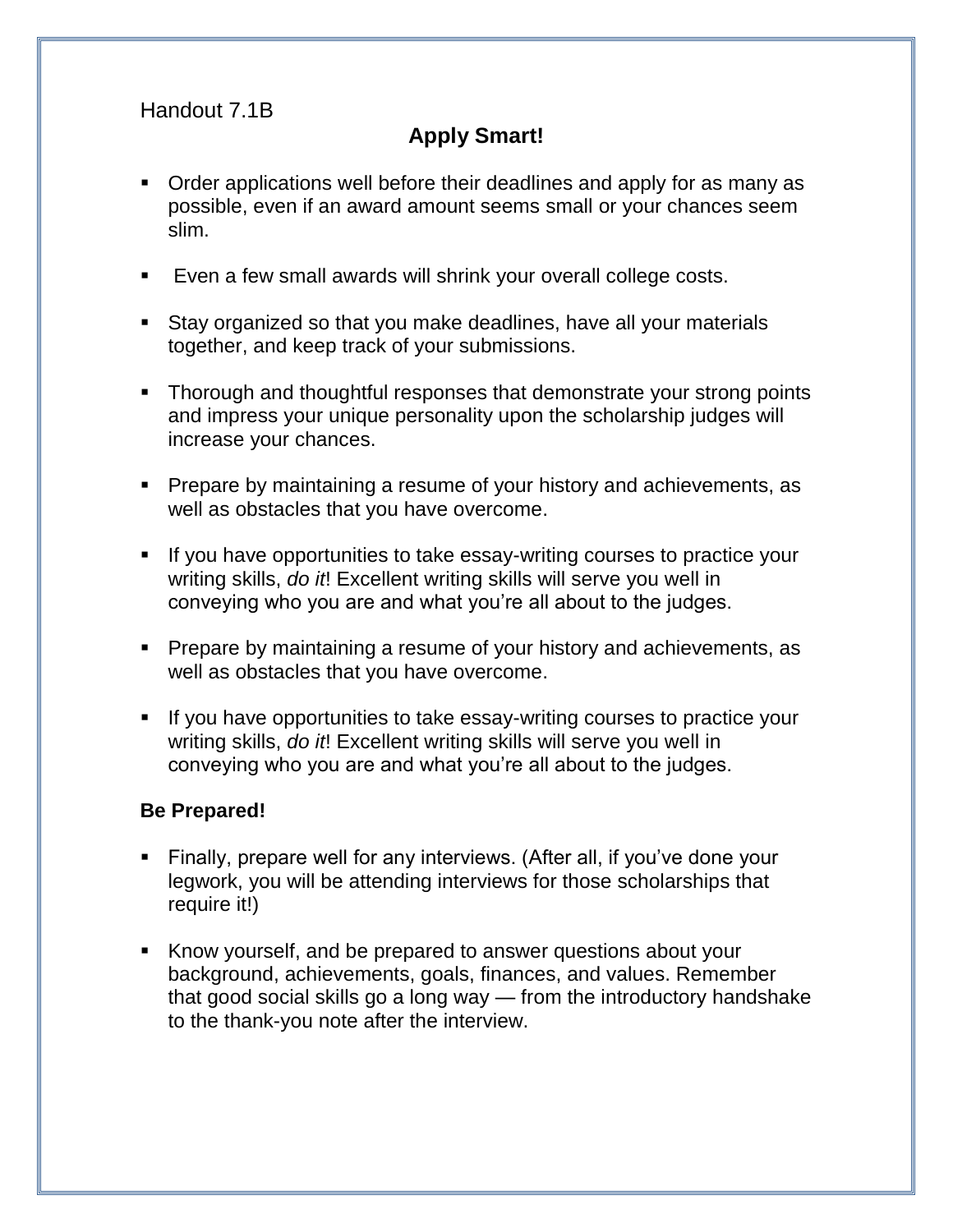• Following these tips will increase your chances of winning scholarships. This is serious business. Treat it as such by dedicating time and effort to thoroughness. Your efforts will pay off. Handout 7.2

# **Financial Aid Resources!**

College cost calculator <http://www.fafsa.org/calculators/costprojector.phtml>

Saving plan designer<http://www.fafsa.org/calculators/savingsplan.phtml>

Your saving options<http://www.collegeboard.com/student/pay/add-it-up/index.html>

Prepaid tuition plans<http://www.finaid.org/savings/529plans.phtml>

College costs facts & myths<http://www.collegeboard.com/student/pay/add-it-up/396.html>

Ask the Aid Advisor<http://www.finaid.org/questions/askadvisor.phtml>

Financial aid glossary<http://www.finaid.org/questions/glossary.phtml>

Financial Aid Reference materials<http://www.finaid.org/questions/reference.phtml>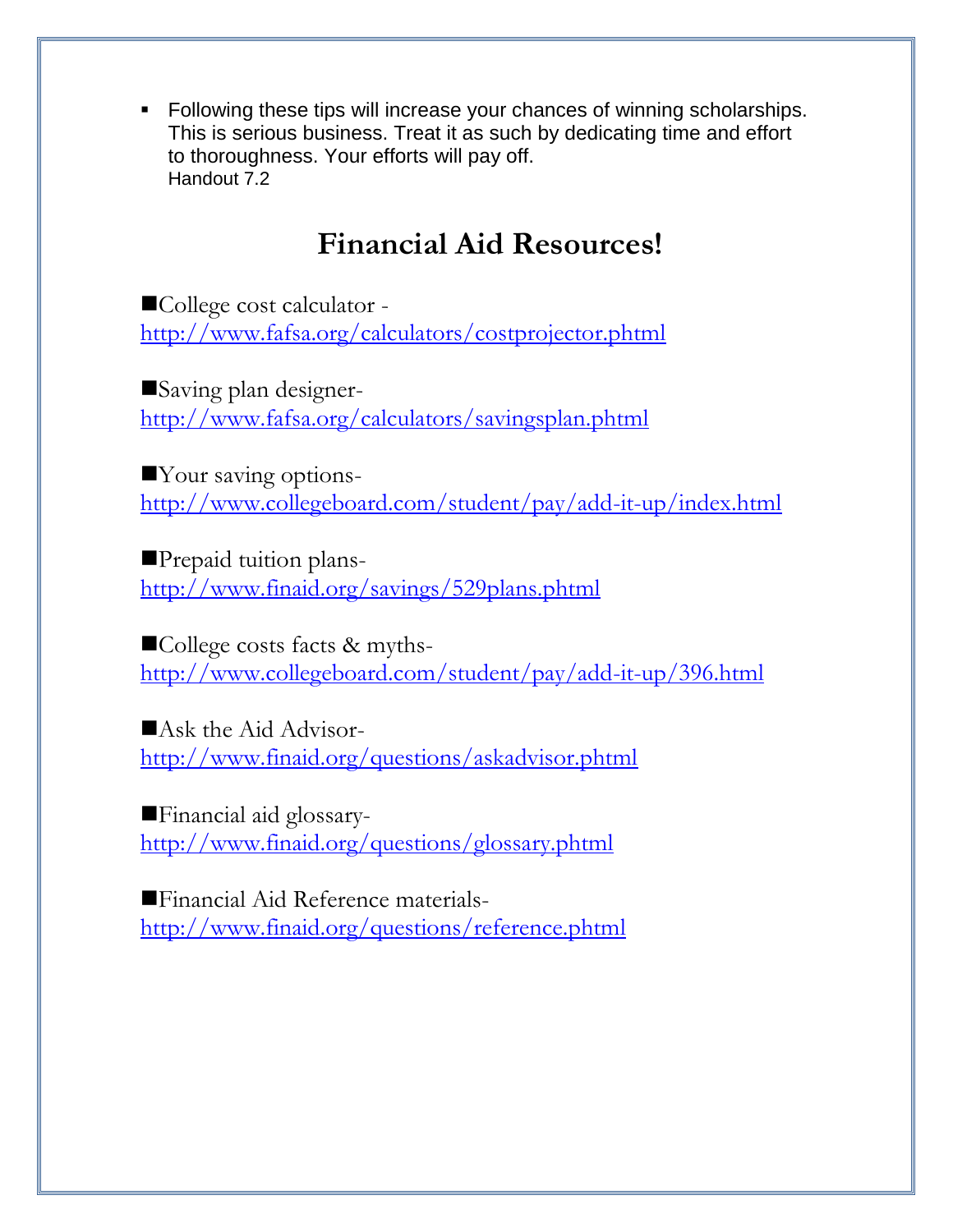#### **Handout 7.3**

### **Financial Aid Countdown**

#### **"Junior Year"**

#### **Action Items**

Throughout the year, focus on the following to ensure that you get in *and* get the money you need to pay for it.

#### **Fall**

#### 1. **Get ready for your tests**

Make sure to take the PSAT. Not only is it great practice for the SAT, it can also qualify you to compete for a National Merit Scholarship! [\(http://www.petersons.com/common/article.asp?id=1426&path=ug.pfs.advice](http://www.petersons.com/common/article.asp?id=1426&path=ug.pfs.advice&sponsor=1) [&sponsor=1\)](http://www.petersons.com/common/article.asp?id=1426&path=ug.pfs.advice&sponsor=1)

#### 2. **Check out financial aid nights**.

It might not be exciting, but you'll learn all kinds of great stuff that will help you pay for college.

#### **3. Start looking for scholarships**

#### **Winter**

#### 1. **Start your SAT or ACT prep**

It's not too early! A lot of scholarship competitions and college grant programs use test scores to screen applicants.

#### 2. **Build a portfolio**

Start keeping track of all your successes. It's easy to forget little things, like making periods on the honor roll, or winning a prize in the freshman science fair. By keeping track, you'll feel good *and* remember what you've done when it's time to apply for awards.

#### **Spring**

#### 1. **Visit your friendly aid counselor**

While the aid process may seem like it's all paperwork and waiting, it *should* be a face-to-face process. Visit an aid counselor on campus and ask to have an early aid estimate. It's best to know your situation a year ahead, rather than a few months before enrollment.

#### 2. **Take the SAT or ACT**

If you reach your score goal, the test will be out of the way! If not, you'll have plenty of time to study for the fall sitting.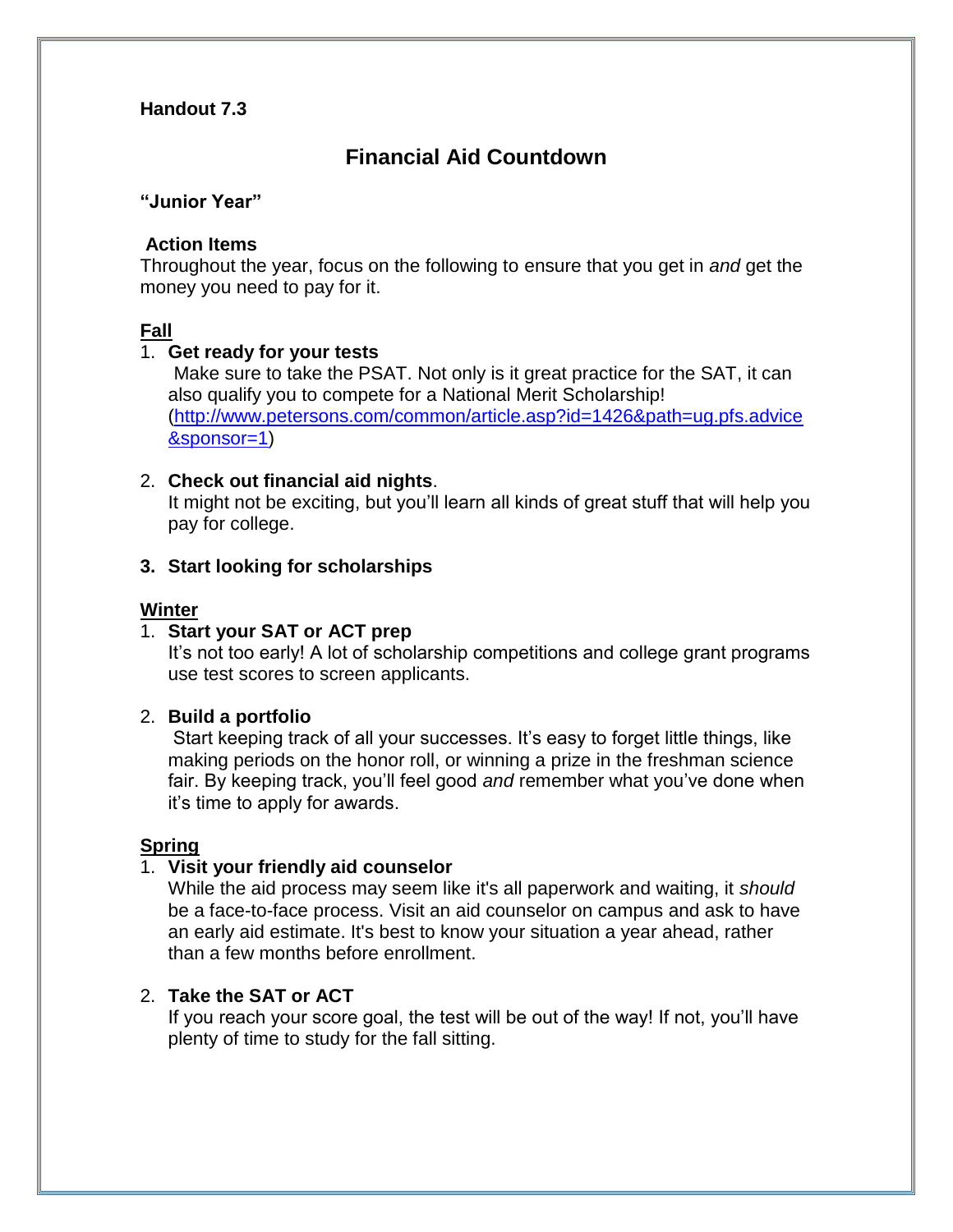#### **"Senior Year"**

#### **Action Items**

Now is not the time to slack. Your aid package depends on it! Throughout the year, focus on the following:

#### **Fall**

#### 1. **Contrast and compare**

Learn what each school requires in terms of application materials and financial aid forms. Do your schools only require [the FAFSA?](http://iiswinprd03.petersons.com/common/article.asp?id=461&sponsor=1&path=ug.pfs.advice) Or do you have to complete [the PROFILE,](http://iiswinprd03.petersons.com/common/article.asp?id=462&sponsor=1&path=ug.pfs.advice) too? Find out!

#### 2. **Burn the midnight oil**

On scholarships, that is! Be attentive to deadlines and [apply for as many as](http://iiswinprd03.petersons.com/finaid/landing.asp?id=806&path=ug.pfs.scholarships&sponsor=1)  [you can.](http://iiswinprd03.petersons.com/finaid/landing.asp?id=806&path=ug.pfs.scholarships&sponsor=1)

#### 3. **Retake the SAT or ACT**

If you're not happy with your score, or haven't yet taken the test, this is the time to take care of it.

#### 4. **Check out financial aid nights**

Every bit of advice can help increase your chances of getting the aid you need. Grab a friend and go. You could learn something that makes the difference.

#### **Winter**

#### **1. Find the FAFSA**

This one form is your gateway to aid at schools across the country. Keep your eye on your schools' deadlines and file as soon as possible after January 1.

#### 2. **Proof your SAR**

Once you submit the FAFSA, you should receive your Student Aid Report (SAR). If any of the information is incorrect, update it right away. Also look for your EFC, or **Expected Family Contribution**. This is the amount you'll be expected to pay for college.

#### 3. **Organize your award letters**

Along with admission offers (or soon after) come financial aid awards. The bottom line is your bottom line, so compare apples to apples. The school with the lowest sticker price is not always the best bargain! Gift aid (grants and scholarships) is your friend.

#### **Spring**

#### **1. Assess your situation**

If you didn't get the aid you need to attend your first-choice school, you may [want to give them a call.](http://iiswinprd03.petersons.com/common/article.asp?id=513&sponsor=1&path=ug.pfs.advice) While they probably won't bargain with you, they may take a second look.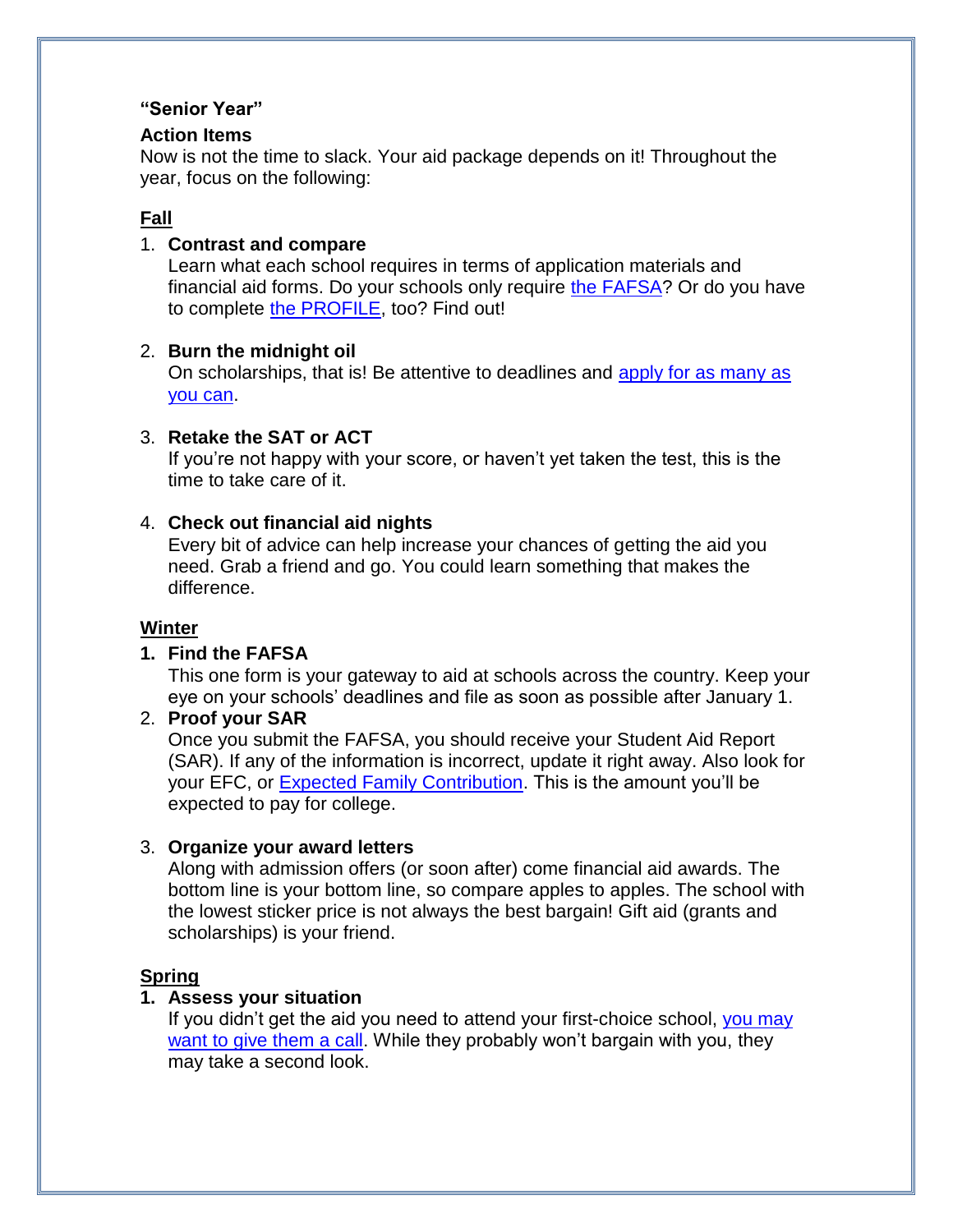### **2. Make the big decision**

May 1 is the deadline for final decisions at most schools. Notify your schools and figure out the next steps that you'll need to take.

### **Summer**

### 1. **Get ready**

You made it! Prepare for your tuition bill by estimating the amount you'll have to pay, [comparing loan options,](http://iiswinprd03.petersons.com/finaid/file.asp?id=1026&path=ug.pfs.student&sponsor=1) and talk to your school about tuition payment plans, if necessary.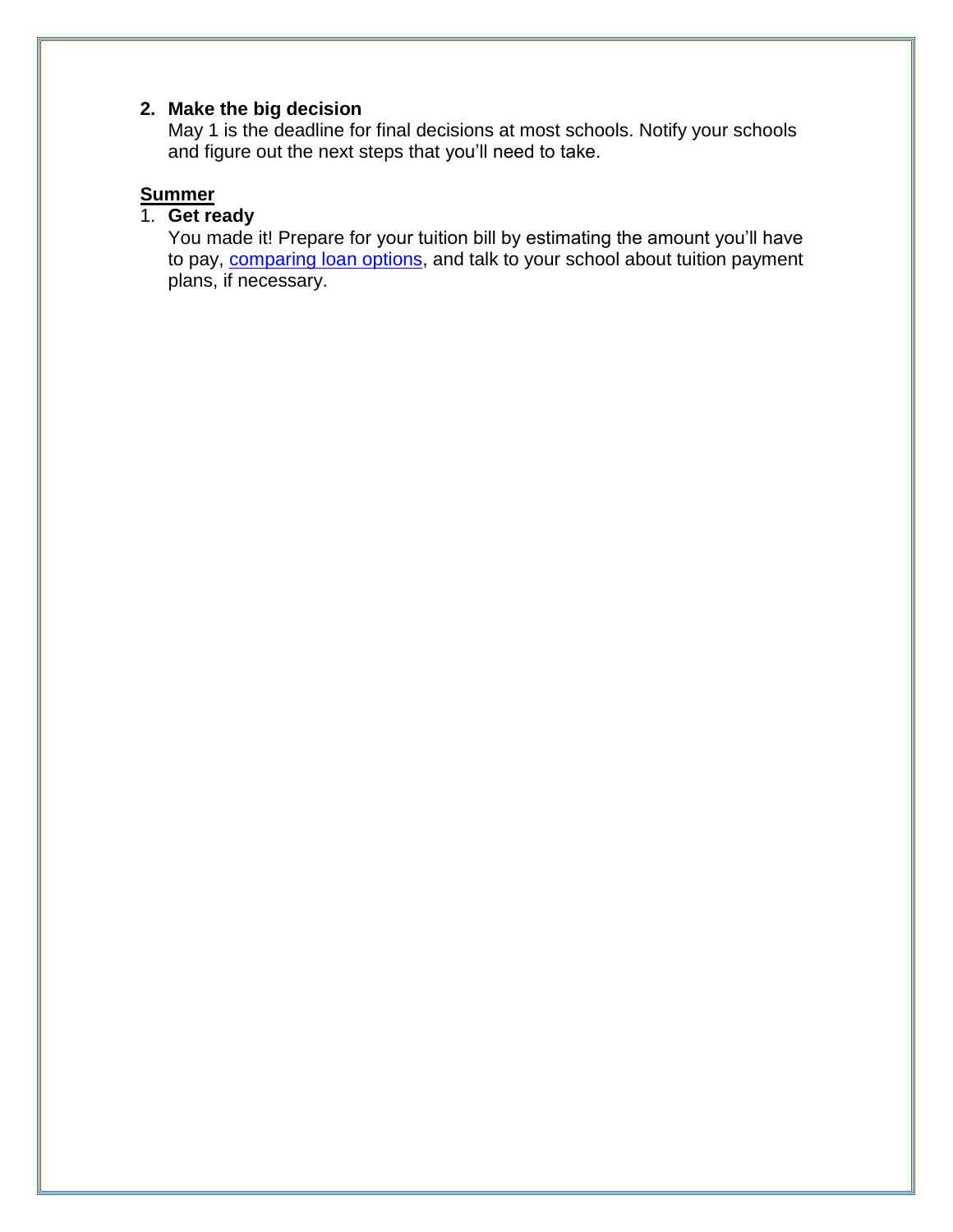#### **Additional Resources:**

Surfing to College

- **[http://www.ets.org](http://www.ets.org/)**
- **[http://www.collegeboard.org](http://www.collegeboard.org/)**
- **[http://www.toefl.org](http://www.toefl.org/)**
- **[http://www.collegenights.com](http://www.collegenights.com/)**
- **[http://www.petersons.com](http://www.petersons.com/)**

### Financial aid and Scholarship Information Sites

- **<http://www.collegesavings.com/>**
- **<http://www.ed.gov/offices/OPE>**
- **<http://www.fastweb.com/>**
- <http://www.finaid.org/>
- **[http://www.hacu.net](http://www.hacu.net/)**

### Preparing for College

High school courses

- [http://www.collegeboard.com](http://www.collegeboard.com/)
- <http://www.ed.gov/pubs/GettingReadyCollegeEarly>
- [http://www.maping-your-future.org](http://www.maping-your-future.org/)

### PSAT/SAT/ACT preparation programs

- <http://www.edonline.com/collegecompass>
- **[http://www.collegeboard.com](http://www.collegeboard.com/)**

### Career Exploration

- <http://www.bls.gov/k12/><br>http://www.careercc.com
- <http://www.careercc.com/careerexp.shtml>

College Application Help

- [http://www.collegelink.com](http://www.collegelink.com/)
- **[http://www.petersons.com](http://www.petersons.com/)**
- **[http://www.collegeboard.com](http://www.collegeboard.com/)**

College Entrance Essay

- Choosing A College Essay Topic: <http://www.collegeboard.com/student/apply/essay-skills/109.html>
- **Three Steps to a Great College Essay:** <http://www.collegeboard.com/student/apply/essay-skills/9405.html>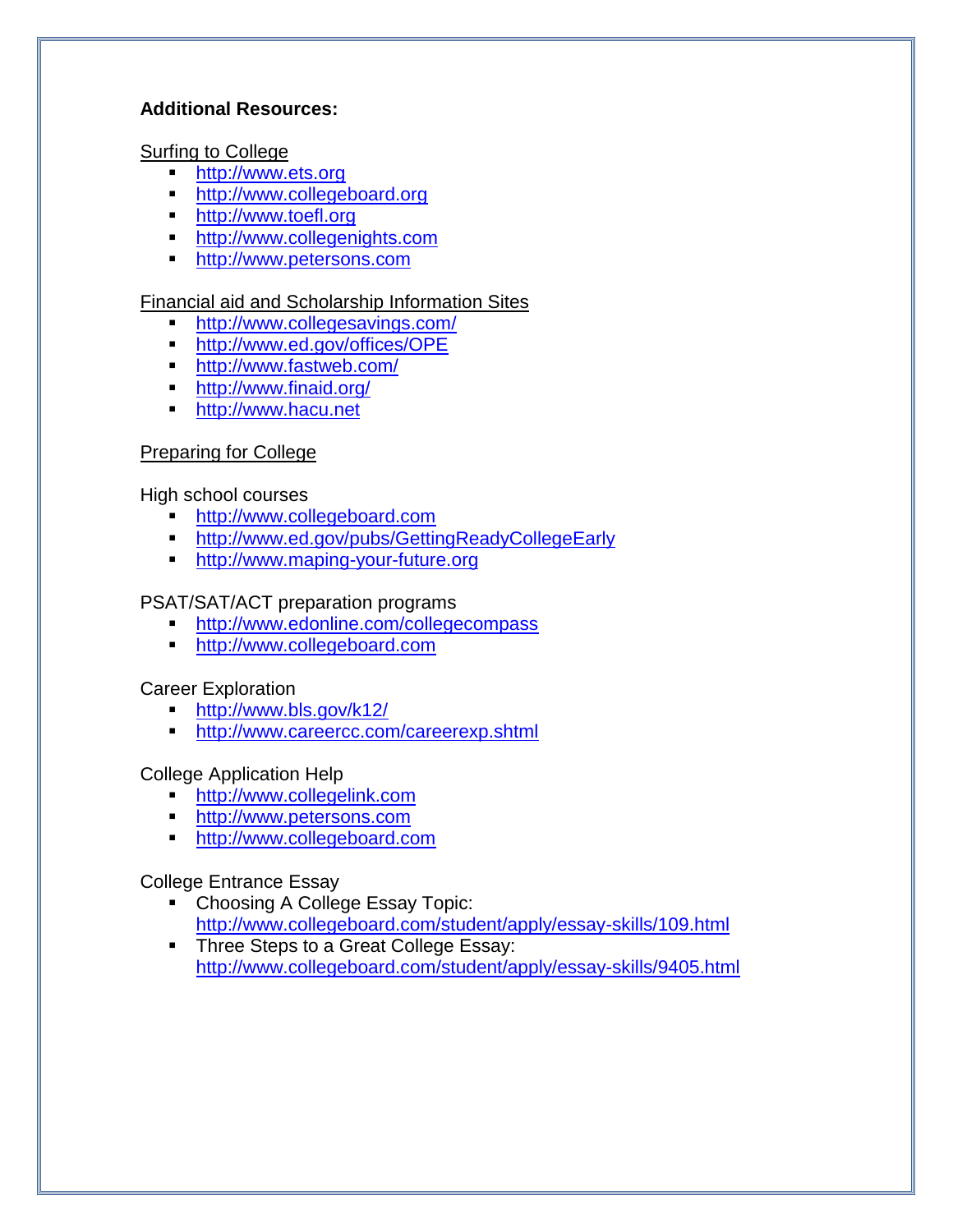# **Handout 7.4A: EVALUATION**

# **Evaluation Form for Student**

Indicate three new things you learned.

How will you use this new knowledge in the future?

Were the handouts useful?

How could this workshop have been improved?